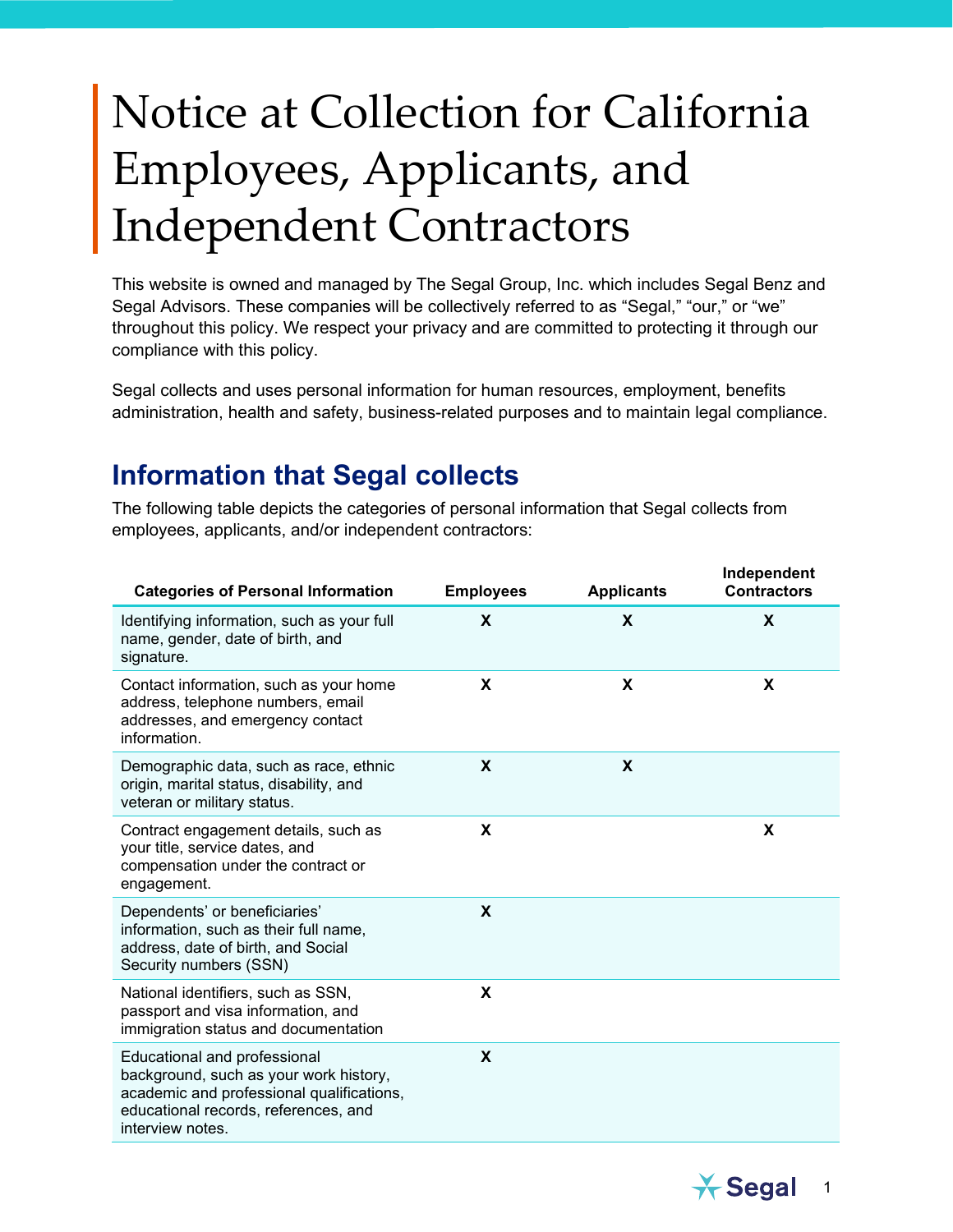| <b>Categories of Personal Information</b>                                                                                                                                                                                    | <b>Employees</b>          | <b>Applicants</b>         | Independent<br><b>Contractors</b>                                                          |
|------------------------------------------------------------------------------------------------------------------------------------------------------------------------------------------------------------------------------|---------------------------|---------------------------|--------------------------------------------------------------------------------------------|
| Employment details, such as your job<br>title, position, hire dates, compensation,<br>performance and disciplinary records,<br>and vacation and leave records.                                                               | X                         | X<br>(may be limited)     | X<br>(may be limited)                                                                      |
| Financial information, such as banking<br>details, tax information, payroll<br>information, and withholdings                                                                                                                 | X                         |                           | X<br>(may be limited)                                                                      |
| Health and safety information, such as<br>health conditions (if relevant to your<br>employment), job restrictions, workplace<br>illness and injury information, and health<br>insurance policy information.                  | X                         |                           | X<br>(may be limited to<br>workplace illness<br>and injury<br>information, if<br>required) |
| Information Systems (IS) information for<br>devices (including personal devices)<br>within Segal's information systems and<br>networks, such as search history,<br>browsing history, login information, and<br>IP addresses. | X                         |                           | $\boldsymbol{\mathsf{X}}$                                                                  |
| Biometric information, such as facial<br>recognition, fingerprints, iris or retina<br>scans, keystroke, or other physical<br>patterns.                                                                                       | X                         |                           | X                                                                                          |
| Geolocation data, such as time and<br>physical location related to use of an<br>internet website, application, device, or<br>physical access to a Segal office<br>location.                                                  | $\boldsymbol{\mathsf{X}}$ | $\boldsymbol{\mathsf{X}}$ | $\boldsymbol{\mathsf{X}}$                                                                  |
| Sensory or surveillance information, such<br>as COVID-19 related temperature checks<br>and call monitoring and video<br>surveillance.                                                                                        | X                         | $\boldsymbol{\mathsf{X}}$ | $\boldsymbol{\mathsf{X}}$                                                                  |
| Summary of an applicant/employee's<br>preferences, characteristics, attitudes,<br>intelligence, abilities, and aptitudes.                                                                                                    | X                         | X                         |                                                                                            |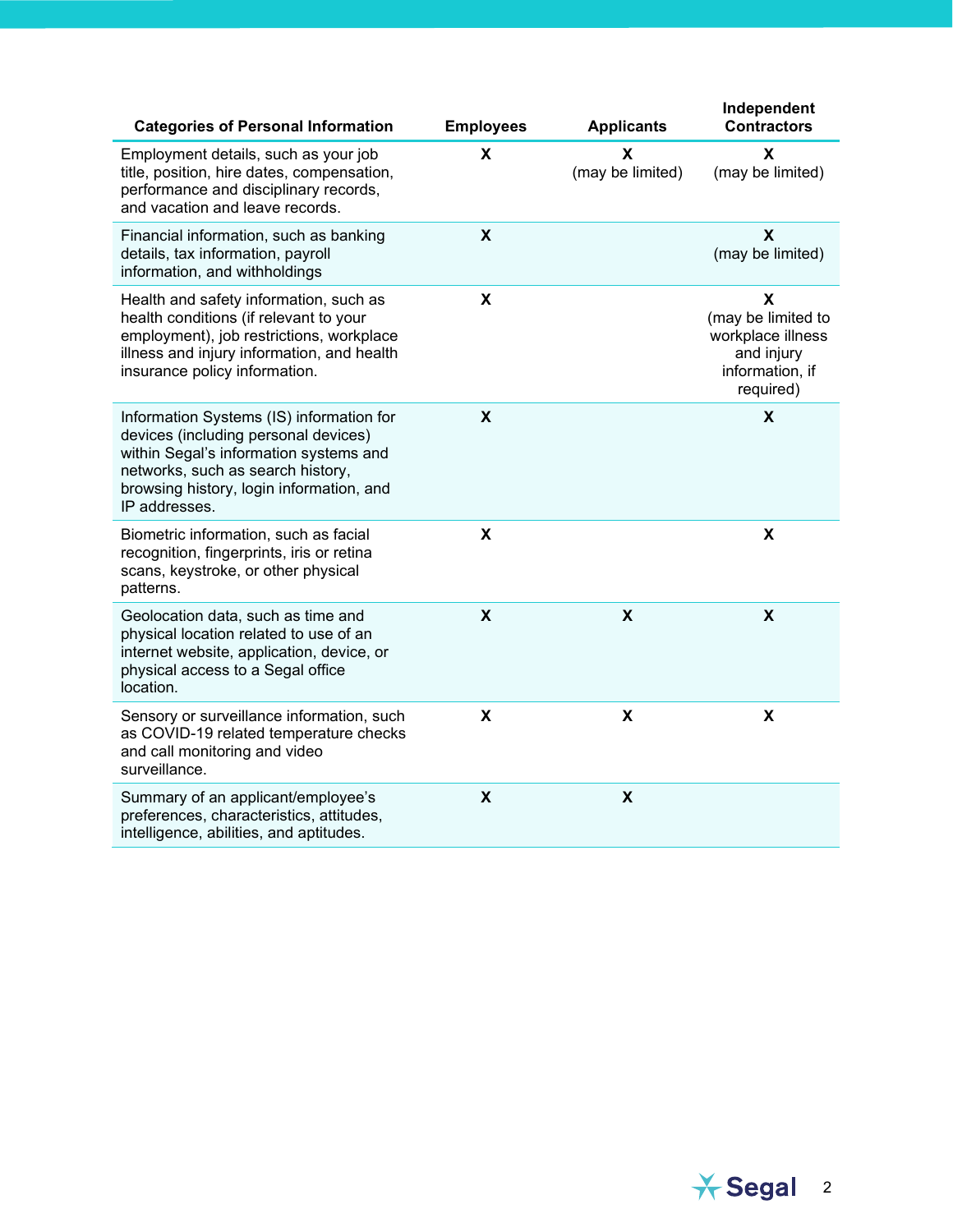## **How personal information is used:**

The following table depicts how Segal uses the personal information it collects from employees, job applicants, and independent contractors:

| <b>Use/Purpose</b>                                                                                                                                                                                                                                                                                                                                                                                                                                                                                                                                           | <b>Employees</b>   | <b>Job Applicants</b> | Independent<br><b>Contractors</b> |
|--------------------------------------------------------------------------------------------------------------------------------------------------------------------------------------------------------------------------------------------------------------------------------------------------------------------------------------------------------------------------------------------------------------------------------------------------------------------------------------------------------------------------------------------------------------|--------------------|-----------------------|-----------------------------------|
| Comply with all applicable laws and<br>regulations.                                                                                                                                                                                                                                                                                                                                                                                                                                                                                                          | X                  | X                     | X                                 |
| Recruit and evaluate job applicants,<br>candidates, and independent contractors<br>for employment or potential contractor<br>engagements.                                                                                                                                                                                                                                                                                                                                                                                                                    | X                  | X                     | $\boldsymbol{\mathsf{X}}$         |
| Conduct background checks.                                                                                                                                                                                                                                                                                                                                                                                                                                                                                                                                   | X                  | X                     |                                   |
| Manage your employment relationship<br>with us, including for:<br>• the onboarding processes;<br>• timekeeping, payroll, and expense<br>report administration;<br>• employee benefits administration;<br>• employee training and development<br>requirements;<br>• the creation, maintenance, and security<br>of your online employee accounts;<br>• reaching your emergency contacts<br>when needed, such as when you are<br>not reachable or are injured or ill;<br>• workers' compensation claims<br>management;<br>• employee job performance, including | $\pmb{\mathsf{X}}$ |                       |                                   |
| goals and performance reviews,<br>promotions, discipline, and termination;<br>and<br>• other human resources purposes.                                                                                                                                                                                                                                                                                                                                                                                                                                       |                    |                       |                                   |
| Manage contracting relationships with us,<br>including for:<br>• payment administration;<br>• the creation, maintenance, and security                                                                                                                                                                                                                                                                                                                                                                                                                        |                    |                       | X                                 |
| of your online accounts; and<br>• reaching your emergency contacts<br>when needed, such as when you are<br>not reachable or are injured or ill.                                                                                                                                                                                                                                                                                                                                                                                                              |                    |                       |                                   |
| Manage and monitor individual's access<br>to Segal facilities, equipment, and<br>systems.                                                                                                                                                                                                                                                                                                                                                                                                                                                                    | X                  | X                     | X                                 |
| Conduct internal audits and workplace<br>investigations.                                                                                                                                                                                                                                                                                                                                                                                                                                                                                                     | X                  |                       | X                                 |